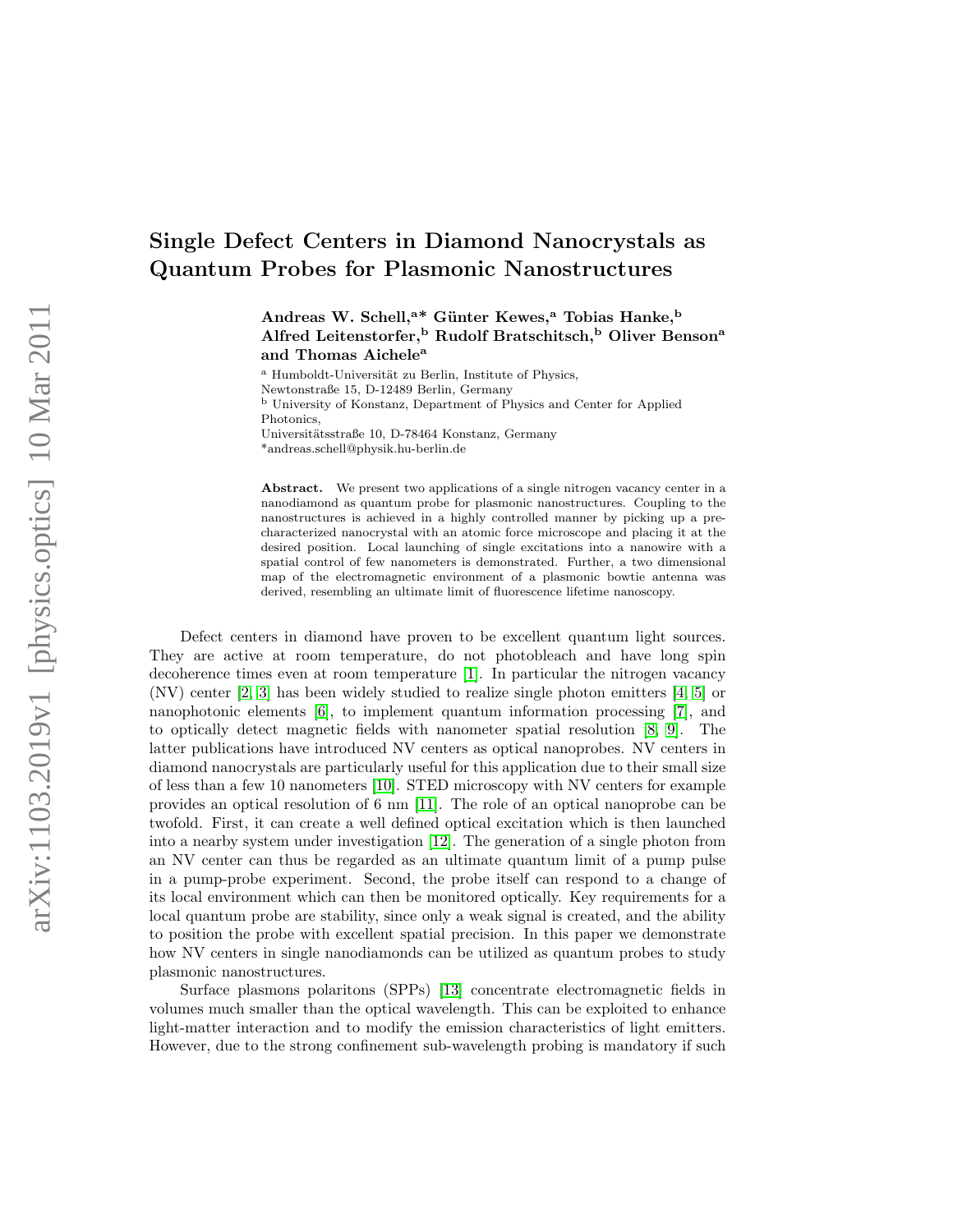structures shall be characterized satisfactorily. In a first experiment, we utilize the nanodiamond quantum probe to study propagation of SPPs along metal nanowires [\[14\]](#page-6-5). Propagation loss, as well as input/output efficiency are crucial parameters for applications of SPP waveguides in novel miniaturized photonic components [\[15,](#page-6-6) [16\]](#page-6-7). In the following we study SPPs on the level of single quanta. In previous experiments, excitation of single surface plasmon states by a single NV center and guiding along a metal nanowire was demonstrated using structures which were randomly assembled by deposition of metal nanowires and quantum emitters on a sample surface [\[17,](#page-6-8) [18,](#page-6-9) [19,](#page-6-10) [20\]](#page-6-11). Therefore, on-demand positioning and change of a once assembled configuration was not possible.

In our experiments, we use a setup consisting of a confocal microscope combined with an atomic force microscope  $(AFM)$  (see Fig. [1\(](#page-1-0)a)). This combination allows both optical detection of photons and nanomanipulation of the nanodiamond probes [\[21,](#page-6-12) [22\]](#page-6-13). Photon correlation measurements were performed with a Hanbury-Brown and Twiss (HBT) configuration of two avalanche photo diodes (APDs, quantum efficiency at 700 nm approximately 30 %). A diamond nanocrystal containing a single NV defect center and thus resembling a quantum probe was first optically characterized on a coverslip and then individually picked up by the AFM tip. Then, the nanocrystal was transferred to a coverslip with chemically synthesized silver nanowires and placed on-demand near a previously selected wire which served as SPP waveguide. With this technique one can be sure that there is exactly one diamond containing exactly one single NV defect center on the whole sample. So there is no possibility of accidentally measuring photons coming from a diamond containing more than one defect center. Nanomanipulation with the AFM tip then allowed positioning of the nanocrystal and launching of a single excitation at arbitrary positions along the wire.



<span id="page-1-0"></span>Figure 1. Coupling of a diamond nanocrystal with a single NV center to a silver nanowire and excitation of single surface plasmon polaritons. (a) Scheme of the experimental setup. (b) AFM image of the diamond nanocrystal (indicated by the dashed circle) positioned at the side of a bent silver nanowire. (c) Microscope photoluminescence image of the same configuration. Positions 1 and 3 indicate the ends of the nanowire, while position 2 marks the location of the diamond nanocrystal.

Fig. [1\(](#page-1-0)b) shows an AFM image of the nanowire, which has a diameter of  $\approx 80$  nm. A sharp bend separates the nanowire into two arms of  $1.9 \mu m$  and  $0.7 \mu m$  length. Under continuous wave laser excitation of the NV center (at a wavelenght of 532 nm), photoluminescence directly from the diamond nanocrystal (position 2 in Fig.  $1(c)$ ) as well as light emerging from the bend and from the ends of the nanowire (positions 1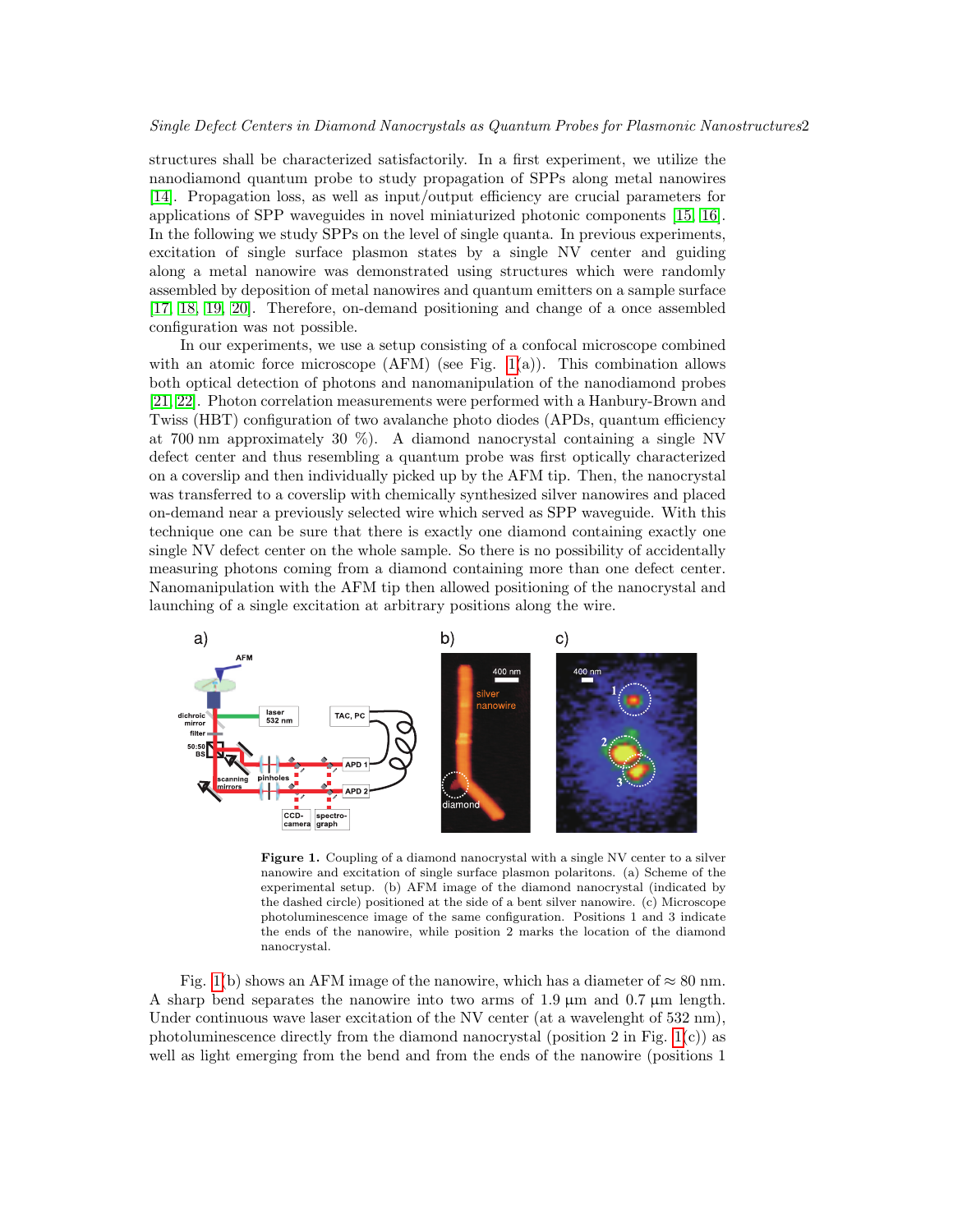## Single Defect Centers in Diamond Nanocrystals as Quantum Probes for Plasmonic Nanostructures3

and 3 in Fig.  $1(c)$  are visible. Since there is a strong fluorescence background emerging from the bend of the nanowire while exciting the diamond, for further measurements the diamond was placed at another position, so that the nanowire bend is no longer in the excitation spot (position 2 in Fig.  $2(c)$ ). Already this repositioning of the nanocrystal shows the advantage of nanomanipulation. Accidental inconvenient configurations can be corrected and experiments can be repeated under otherwise unchanged conditions. At the same time, the ability to reposition is crucial in more complex structures, since slight changes of the position of an emitter with respect to a plasmonic structure may already modify its emission as well as the structures plasmonic properties significantly. Despite the possibility to perform nearfield simulations, under experimental conditions an a priori prediction of an optimum position for an emitter or nanoprobe is often impossible [\[23\]](#page-6-14).



<span id="page-2-0"></span>Figure 2. A nanodiamond probe launching single plasmonic excitations. (a,b) AFM and fluorescence image showing a silver nanowire and a nanodiamond with a single NV center. The bright spot between position 2 and 3 in (b) emerges from the bend of the nanowire. (c) Autocorrelation of the photons from the diamond measured at point 2. (d,e) Cross-correlations between the photons emitted from position 2 and from positions 1 and 3, respectively. The anti-bunching dip in the curves clearly reveals the non-classical properties.

With the new position of the diamond nanocrystal there are now four fluorescent spots observable on the nanowire. One (position 2 in Fig. [2\(](#page-2-0)b)) corresponds to the emission of fluorescence directly from the nanodiamond. An autocorrelation measurement on this spot shows a pronounced anti-bunching behavior (Fig.  $2(c)$ ), confirming the single photon character of emission from a single NV center in the nanodiamond. The other spots now correspond to three output ports for single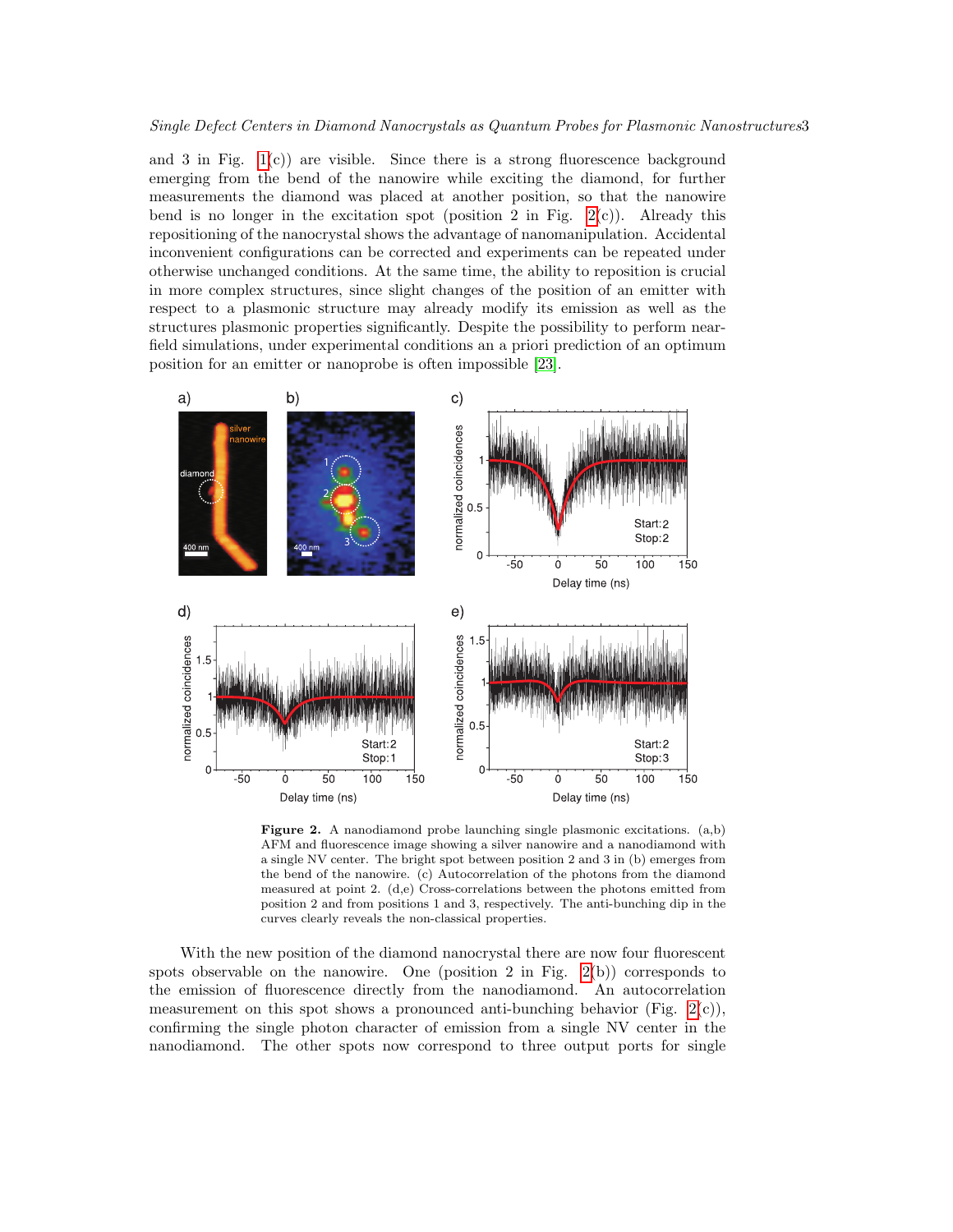excitations launched into the wire via the nanodiamond quantum probe. In order to prove the quantum nature of the excitations we performed cross-correlation measurements between the light directly emitted from the nanodiamond (position 2 in Fig. [2\(](#page-2-0)b)) and the light emitted from both ends of the nanowire (positions 1 and 3, respectively, in Fig. [2\(](#page-2-0)b)). Again, a clear anti-bunching was observed proving that indeed light from the quantum probe was converted into single plasmonic excitations which propagated to the output ports. The nanowire thus represents a plasmonic beamsplitter with three output ports, a key building block for quantum plasmonic elements. When generating plasmons from the excitation of a single quantum emitter anti-bunching after reconversion to photons is expected. However, we would like to point out that the preservation of a pronounced anti-bunching dip is an excellent indicator to quantify the contribution of unwanted stray light and background fluorescence which may occur in complex plasmonic structures. The single nanodiamond is also a perfect test probe for this purpose.

In another experiment with optical antennas we exploit the second feature of the nanodiamond probe, i.e. its ability to map the local electromagnetic environment of a plasmonic nanostructure.

A plasmonic antenna is highly desired in experiments on the level of single quantum emitters as it excites the quantum emitter efficiently, extracts many photons out of the quantum emitter, and spatially directs the emitted photons towards a specific direction [\[24,](#page-6-15) [25,](#page-6-16) [26\]](#page-6-17). We investigated gold bowtie antennas fabricated with electron-beam lithography on a glass substrate with our nanodiamond probe. In contrast to a configuration where the antenna is decorated with several emitters in a purely random manner [\[27\]](#page-6-18), we utilize again AFM nanomanipulation. In this way we control the position of the nanodiamond with nanometer precision, i.e. we investigate a large number of different emitter/antenna configurations, using exactly the same constituents [\[28\]](#page-6-19). A mapping of the electromagnetic environment via observing the optical properties of the nanoprobe is thus possible.

In the experiment we used the setup shown in Fig.  $1(a)$ , but with another excitation laser operating at 10 MHz pulsed excitation at 532 nm wavelength. All measurements (except the power dependence) were performed at an power of 40  $\mu$ W at the back of the slightly overfilled NA=1.35 oil immersion objective.

There are different processes when coupling an emitter to a plasmonic antenna. The excitation as well as the radiative rate are enhanced, but additional non-radiative decay channels may open up [\[29\]](#page-6-20). Also the modified spatial emission pattern may change the number of the detected photons on a detector of finite solid angle [\[30\]](#page-6-21). In our spatial mapping we determined the lifetime of the NV center's excited state and the total enhancement of the photon emission rate. By repeatedly measuring the lifetime and changing the nanodiamond's position with the AFM (see Fig.  $3(a-f)$ ) we obtained the lifetime maps depicted in Fig. [4](#page-4-1) (a,b). The lifetimes were measured via time correlated single photon counting. In order to suppress short-lived emission from the gold, count events within the first few nanoseconds were not taken into account for the fitting to theoretical decay curves (see Fig. [3](#page-4-0)  $(g,h)$ ).

The antennas were fabricated to have a gap of 10 nm and consist of two isoscele triangles with an altitude that equals the short side of  $140 \text{ nm}$  (Fig.  $4(a)$ ) and  $150 \text{ nm}$ (Fig. [4\(](#page-4-1)b)). This geometries give a fundamental mode in the infra-red. In Fig. [4\(](#page-4-1)a) a diamond with a height of approximately 60 nm and an oval shape was used, which was too large to fit in the antenna gap. The exact position of the NV center in this nanodiamond has therefore also an a priori uncertainty of approx. 60 nm. For this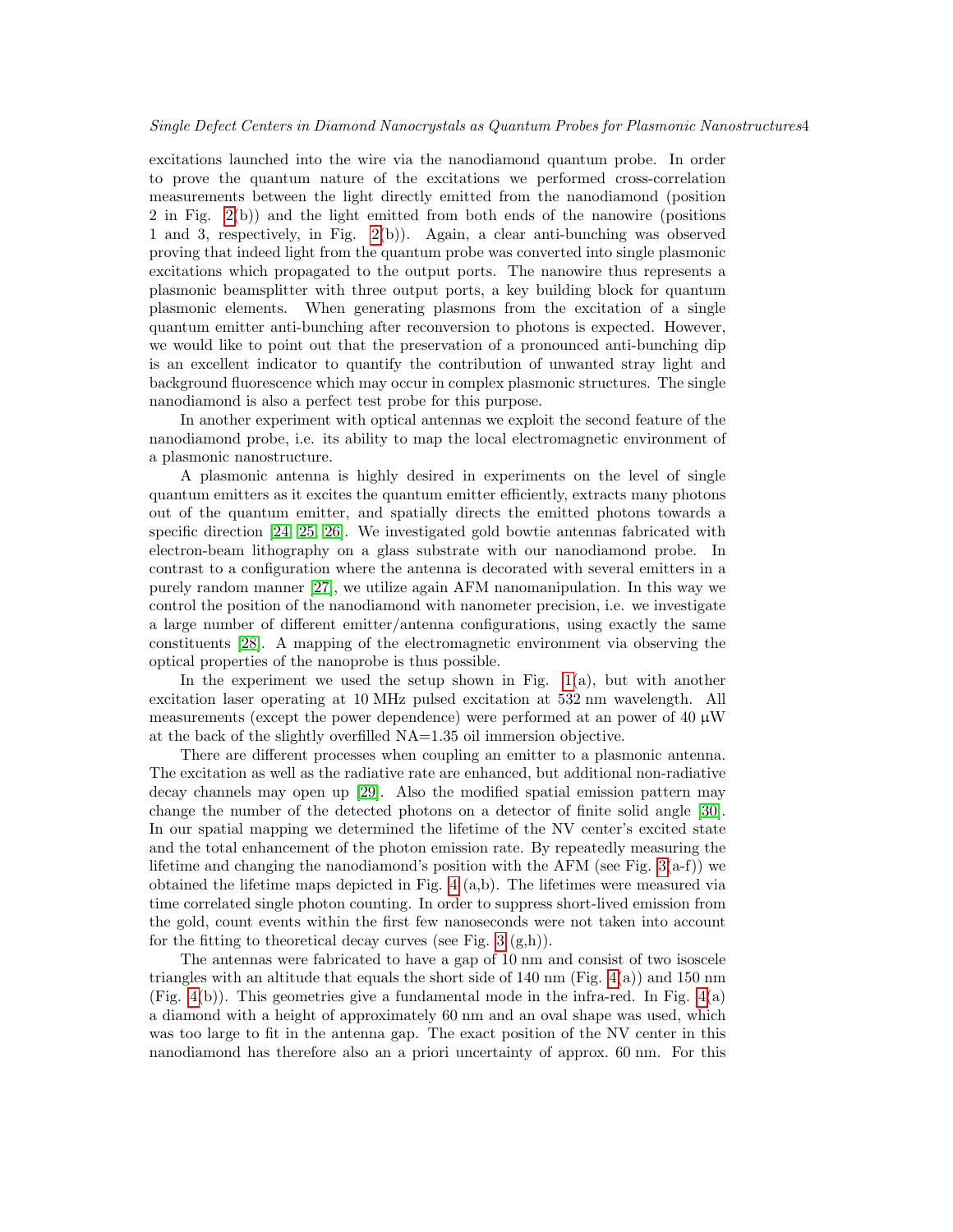Single Defect Centers in Diamond Nanocrystals as Quantum Probes for Plasmonic Nanostructures5



<span id="page-4-0"></span>Figure 3. (a-f) Aligning a nanodiamond probe. A single nanodiamond was moved with the AFM to different positions with respect to a bowtie antenna. Small changes in the measured topography are due to changes of the AFM tip's shape during the manipulation process. Circles highlight the positions of the nanodiamond. (g,h) Fluorescence lifetime histogram of a uncoupled nanodiamond (blue) and the nanodiamond coupled to a bowtie antenna (black). The initial peak stems from short-lived fluorescence from the gold of the bowtie antenna, which our detectors could not resolve. Only counts occurring 3 ns after the emission peak (indicated by the blue vertical line) are used to fit (red curves) the fluorescence decay from the NV center in the nanodiamond. Inset in  $(g)$  shows the coincidences for the uncoupled diamond measured with the HBT setup.

reason in the measurements depicted in Fig. [4\(](#page-4-1)b) we used a nanodiamond of 15 nm height to reduce these problems. The two-dimensional maps in Fig. [4](#page-4-1) resemble an ultimate limit of fluorescence lifetime nanoscopy, having only one quantum emitter present.



<span id="page-4-1"></span>Figure 4. (a,b) Maps showing the decay rate of the excited state of the NV center in the nanodiamond probe for different positions with an underlay of the corresponding AFM image of the antennas. In (a) a diamond of approx. 60 nm height and an oval shape was used. In (b) the diamond height was about 15 nm.

Beyond the mapping of the electromagnetic environment of the antenna our data provides information about the actual enhancement of the fluorescence rate of the NV center in the nanodiamond. For a quantitative analysis, we compared the uncoupled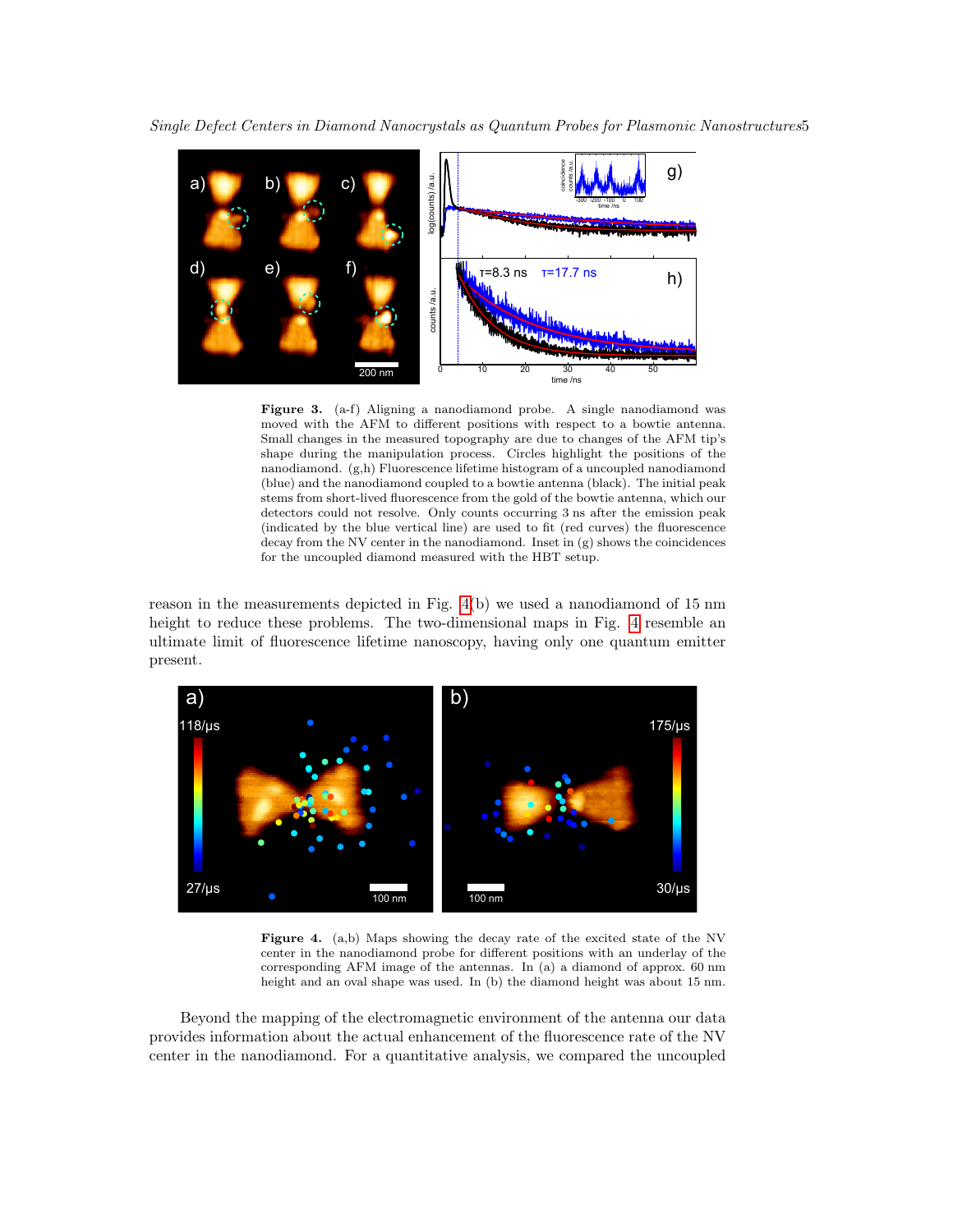diamond to the situation where the nanodiamond is coupled to the antenna in an optimum position. We placed the nanodiamond in the antenna gap, where also an excellent alignment of the diamond with respect to the excitation laser spot is possible. The uncoupled diamond has a lifetime of  $\tau_u = 17.7$  ns, which is reduced to  $\tau_c = 8.3$  ns when the diamond is in the antenna gap. Also the photon emission rate from the diamond is changed from  $R_u = 2.5$  kHz to  $R_c = 2.2$  kHz. The reduction is due to additional loss channels which open up close to the metal surface. However, care has to be taken in the analysis since we perform pulsed excitation at a fixed excitation rate and a single NV center only can get excited once per cycle, if the duration of the excitation pulse is small compared to the NV center's lifetime. Due to coupling to the antenna both radiative and non-radiative decay is enhanced, i.e. the lifetime of the excited state is significantly shortened. This means that although the probability of generating a photon after excitation is reduced, photons can be provided in principle at a much higher rate.

The key number is the rate of photon emission under continuous saturated excitation, which could be calculated from the emission's power dependence under pulsed excitation. Since we observed melting of the gold nanoantennas at an excitation power of ca. 50  $\mu$ W, which is clearly below the saturation intensity, it was not possible to determine the enhancement factor with adequate accuracy.

In summary, we have shown that a single NV center in a nanodiamond can act as stable quantum probe working at room temperature. Together with a controlled AFM manipulation ultimate limits of pump-probe experiments can be performed, where the pump consists of only a single excitation launched with nanometer spatial precision into the structure under investigation, in this case a plasmonic beamsplitter. At the same time two-dimensional maps of plasmonic antenna structures can be derived. These maps provide insight into the near-field properties of antenna structures allowing optimization of the designs [\[31\]](#page-6-22). The method of repeatedly repositioning the quantum emitter and mapping the lifetime can in principle be extended to almost any system of interest, if they are accessible with an AFM [\[6,](#page-5-5) [5\]](#page-5-4).

We thank Ulrike Woggon for providing the silver nanowires and the DFG project IQuOSuPla for financial support.

- <span id="page-5-0"></span>[1] T. A. Kennedy, J. S. Colton, J. E. Butler, R. C. Linares, and P. J. Doering, "Long coherence times at 300 k for nitrogen-vacancy center spins in diamond grown by chemical vapor deposition," Appl. Phys. Lett. 83, 4190–4192 (2003).
- <span id="page-5-1"></span>[2] F. Jelezko and J. Wrachtrup, "Single defect centres in diamond: A review," phys. stat. sol. (a) 203, 3207–3225 (2006).
- <span id="page-5-2"></span>[3] R. Brouri, A. Beveratos, J.-P. Poizat, and P. Grangier, "Photon antibunching in the fluorescence of individual color centers in diamond," Opt. Lett. 25, 1294–1296 (2000).
- <span id="page-5-3"></span>[4] C. Kurtsiefer, S. Mayer, P. Zarda, and H. Weinfurter, "Stable solid-state source of single photons," Phys. Rev. Lett. 85, 290–293 (2000).
- <span id="page-5-4"></span>[5] T. Schröder, A. W. Schell, G. Kewes, T. Aichele, and O. Benson, "Fiber-integrated diamondbased single photon source," Nano Lett. 11, 198–202 (2010).
- <span id="page-5-5"></span>[6] J. Wolters, A. W. Schell, G. Kewes, N. N¨usse, M. Schoengen, H. Doscher, T. Hannappel, B. Löchel, M. Barth, and O. Benson, "Enhancement of the zero phonon line emission from a single nitrogen vacancy center in a nanodiamond via coupling to a photonic crystal cavity," Appl. Phys. Lett. **97**, 141108 (2010).
- <span id="page-5-6"></span>[7] T. D. Ladd, F. Jelezko, R. Laflamme, Y. Nakamura, C. Monroe, and J. L. O'Brien, "Quantum computers," Nature 464, 45–53 (2010).
- <span id="page-5-7"></span>[8] G. Balasubramanian, I. Y. Chan, R. Kolesov, M. Al-Hmoud, J. Tisler, C. Shin, C. Kim, A. Wojcik, P. R. Hemmer, A. Krueger, T. Hanke, A. Leitenstorfer, R. Bratschitsch, F. Jelezko,